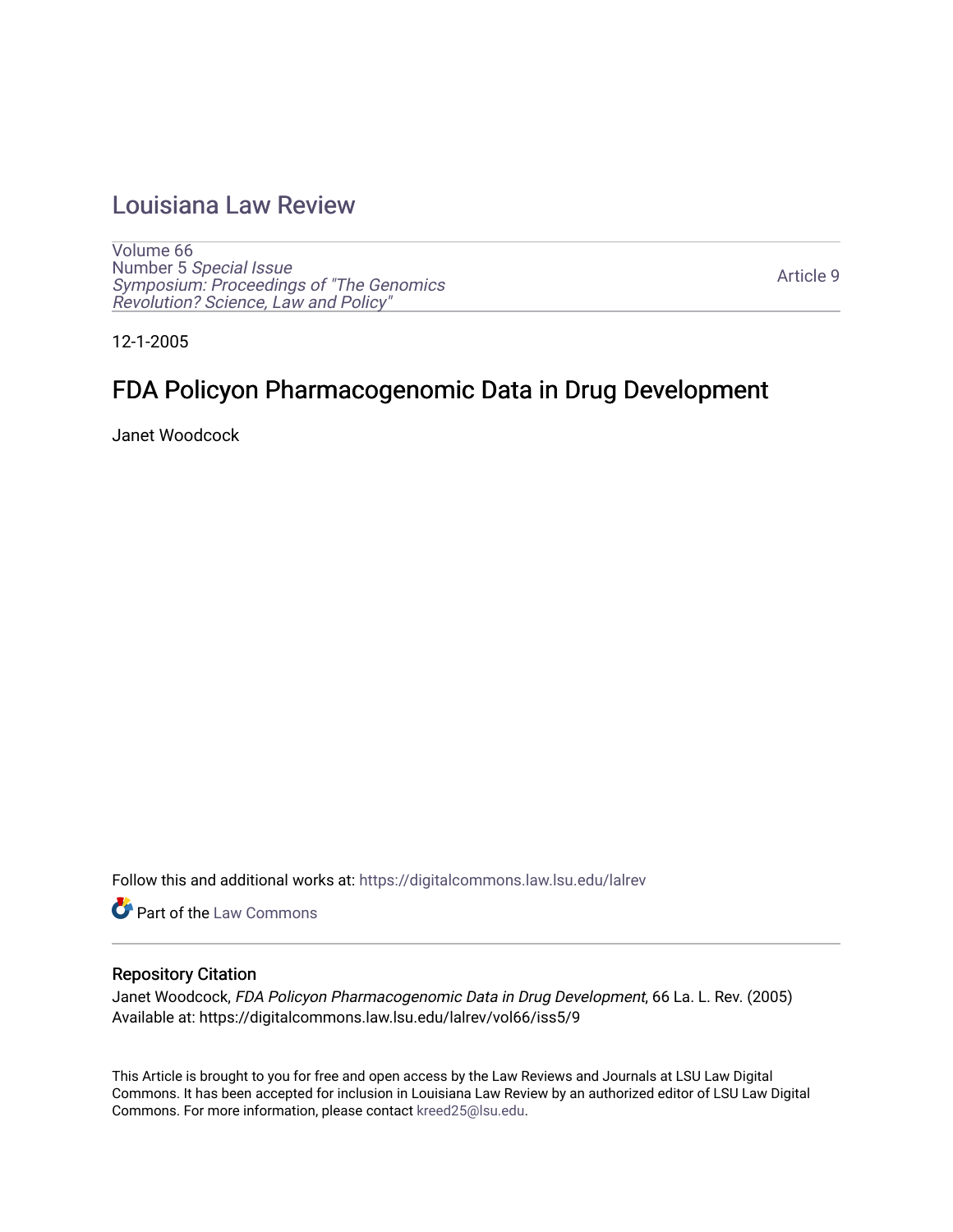### **FDA Policy on Pharmacogenomic Data in Drug Development**

## *Janet Woodcock\**

My presentation will address policy and developing public policy in the area of pharmacogenomics. To a great extent, this discussion so far has remained within the drug and device industrial community, the scientific community, and the FDA. I appreciate this opportunity to reach a wider audience.

How is any new science or new technology integrated into existing regulatory, legal, and policy frameworks? We ask these questions in the context of clinical medicine, insurability, and payment, and we ask them each time a new science or technology emerges.

This discussion centers on the new science of phramacogenomics and how it will be integrated into drug development and clinical medicine. First, it is important to understand why pharmacogenomics matters and has to be integrated into drug regulation. The major barrier to having really' effective drugs is the variability in the way people respond to drugs and the inability to predict how they are going to respond. These factors drive the cost of developing drugs and cause many adverse reactions to them.

There are two kinds of variability that must be considered. One is variable effectiveness of drugs. Leaving aside antibiotics and drugs that are actually not directed at people—those are actually directed at organisms that get into people-often the measurable effect seen in randomized trials in populations is small. Therefore, sponsors have to conduct large studies of effectiveness. Often, erroneous conclusions are drawn that a drug does not work or that its efficacy is insignificant because the response rate in the population is small. The response may be variable in fact, and some people may respond very well—though the collective response across the entire population studied may appear unimpressive. Unfortunately, at the present time, it is difficult to predict which patients will be responders.

Copyright 2005, by Louisiana Law Review.

M.D., Deputy Commissioner for Operations, U.S. Food and Drug Administration ("FDA") (formerly Director, Center for Drug Evaluation and Research ("CDER"), U.S. FDA). This work is based upon a live presentation made on February 5, 2004, and does not necessarily reflect events and changes thereafter.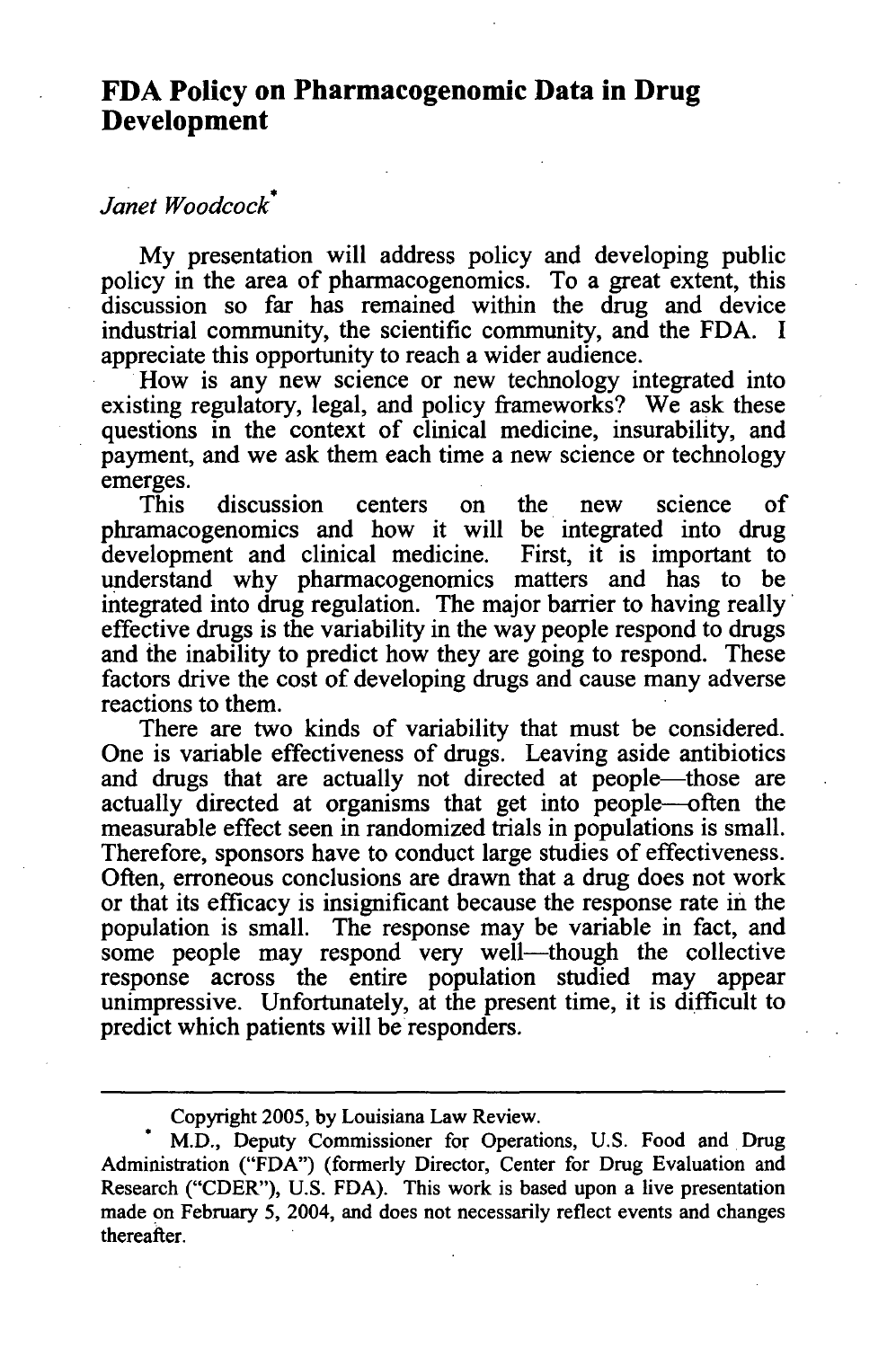This same is true on the other side—the toxicity side. All of today's drugs have some associated risks; if you look at a drug tested against a placebo, you see that every drug has a consistent pattern of side-effects over and above what the people on placebo experience. In fact, given enough data, you can identify consistent patterns of both common and rare side-effects. Now, some of these side-effects actually are due to the pharmacologic action of the drug, and there is no easy way to get around that because it is related to the beneficial effect of the drug. So, for example, certain drugs that you take for asthma are going to make you jittery. That is the same physiological effect that is opening up your airways. But a lot of the side effects are medically termed *idiosyncratic.*  What *idiosyncratic* means in this context is: We do not know the cause, but there was a cause. We just do not know anything about it, so it is idiosyncratic. The way we approach drug toxicity in development is to expose many people to the drug and catalogue what we see versus placebo; it is all very observational. We say: This is liver toxicity, or this is a kind of organ toxicity, without understanding the mechanistic cause. So, ultimately, we may understanding the mechanistic cause. decide that people with preexisting liver disease should not take a drug because it has liver toxicity while, in fact, those two things may be completely unrelated.

Pharmacogenomics, is the science of correlating drug responses to genetic data—meaning the generation of gene or gene expression data that correlate genes and observed drug responses. Pharmacogenomics with a focus on gene sequences and data is pharmacogenetics.<sup>1</sup> There are many different kinds of data about pharmacogenetics or genomics that correlate with drug responses.

One is simple polymorphisms in genes—for example, single changes in genes that impact the production of enzymes that metabolize drugs in your body. In some cases, if a group of people is given a drug, some will have the *normal* level of the drug in the blood, others have no observable presence of the drug in the blood, while others have a very high level. Of course, polymorphisms are relevant to dosing. Individuals without detectable blood levels will not have any drug effectiveness. Those with extremely high levels from a normal dose often will be dangerously exposed to toxicity. So, simply by knowing the relevant polymorphisms, one can predict the drug exposure that people have. Unfortunately, we do not have easy ways to test for those drug metabolizing genes at the moment.

<sup>1.</sup> *Pharinaco* refers to drug or medicine; *genomics* refers to genes. *Genetics* refers to gene sequences.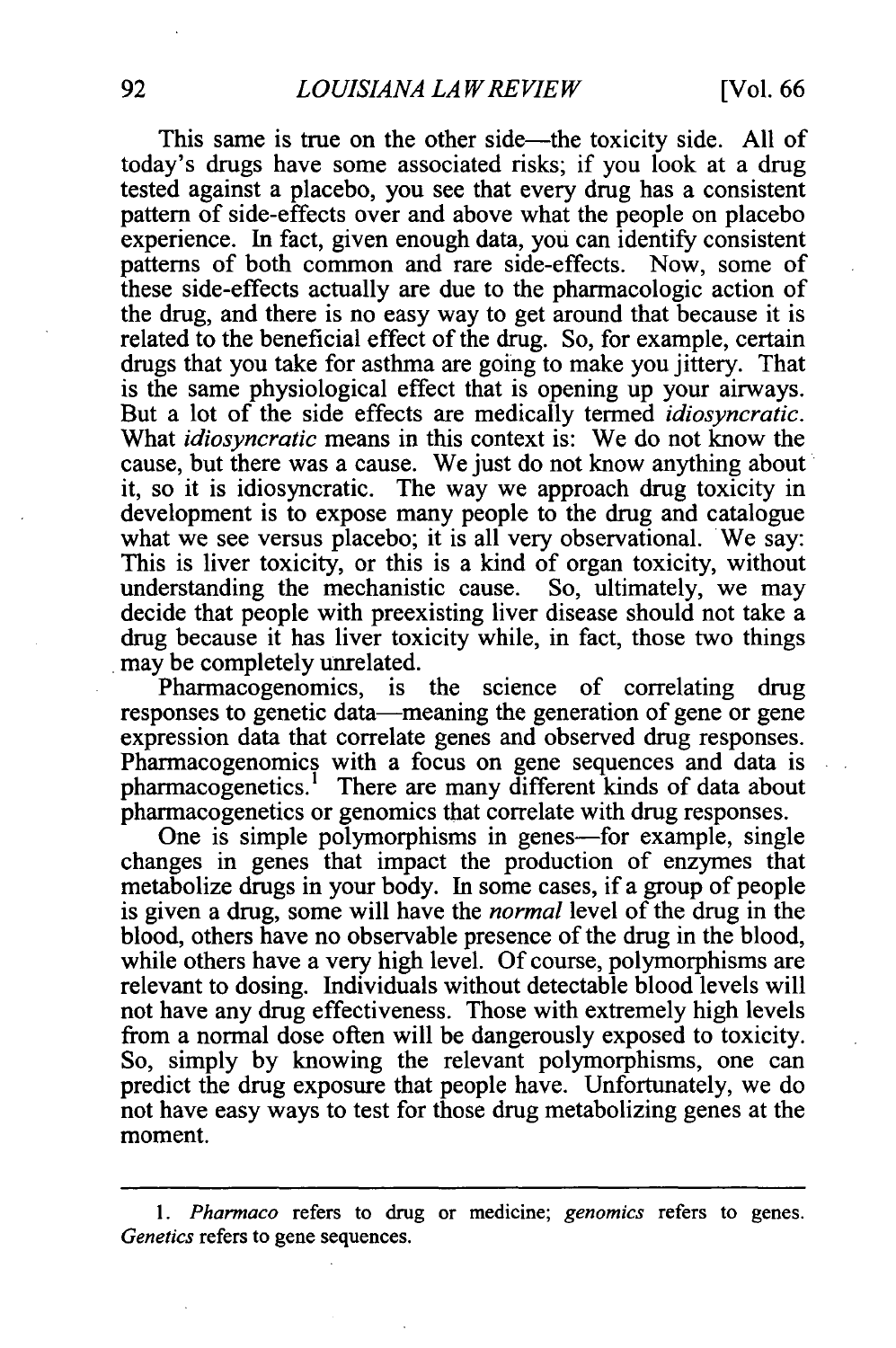There are also gene expression patterns. If you take a drug, your genes will start expressing different RNA in response to getting that drug. We know that, if it is a liver toxic drug, your liver will start making little toxic RNA response messages. If one were to look at those liver cells, one could actually say, "Look, that liver cell is experiencing some stress or toxicity." So we could predict, sometimes, toxicity based on gene expression. Another big problem in therapeutics, contributing to the variability of therapeutic response, is the fact that diseases are lumped together for treatment purposes.

At this time, medical practice is predicated on observation. For example, we still collectively categorize *lung cancer*as we did one hundred years ago. We still are not sophisticated. We don't know what the actual molecular cause of that particular cancer is in that particular person because we don't look for it. Gene expression patterns are giving us this opportunity, and there are some breast cancer therapies actually targeted toward whether or not one is expressing certain genes. We also perhaps could monitor and guide therapy based on observed gene expression patterns. Again, we may determine that a patient's liver is looking a little toxic and, therefore, we ought to back off a particular therapy and monitor for toxic responses.

So, in summary, this new science of pharmacogenomics holds the potential to help us better predict effectiveness and avoid toxicity. Pharmacogenomics is being applied extensively in drug development right now to pick candidates products to move into clinical testing. This science has the potential to revolutionize the process and really help people by individualizing therapy. Patients do not want to know if a particular drug is the best one for people with their ailment, they want to know, "Is this the best drug for me?" Right now, we seldom can answer that question with genetic precision; drug selection generally is based on the mean responses of the disease population as measured. Pharmacogenomics could revolutionize both drug development and treatment. Imagine the possibilities for narrowing down treatment to populations most likely to benefit and eliminating populations likely to suffer adverse events.

The primary policy problem right now is that most of these genetic tests are not being evaluated in clinical studies, and they are not being seen by the regulatory agencies. Application in the official drug development regulatory process is stymied by concern about how these tests will be used by the marketing application reviewers. This could present a real lost opportunity for any person who wants to take medicine in the foreseeable future.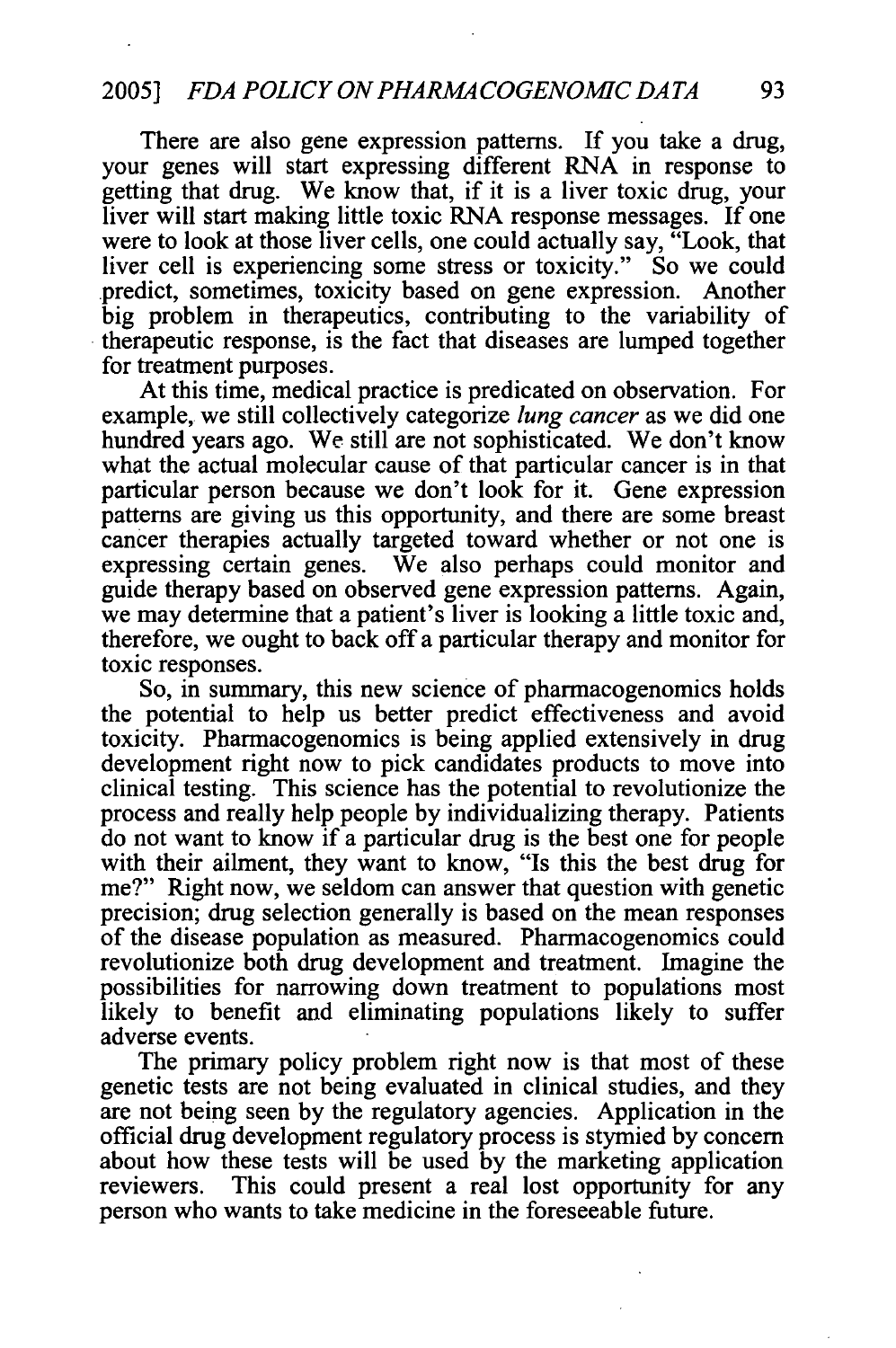So, we need to adopt a regulatory approach that will enable the free exchange of this information. From a public policy standpoint, the goal is to advance the science and to move it along as quickly as possible in a responsible manner because it has such promise to advance therapeutics and to improve human health. There is a real human need that compels the timely development of appropriate regulatory policies-policies for banking data, patenting, and the list goes on. We *need* appropriate legal and regulatory policies put in place to allow things to move forward responsibly. Moreover, we have to integrate our existing-and this is what is often very challenging-regulatory and legal framework with this new science. As a new science emerges, the laws and policies crafted in an earlier time for an earlier type of information. data, or science often become awkward information, data, or science often entanglements.

What have we done at the FDA? We have been confronted with this problem for some time, and the field of science we are talking about today is really taking off. Initially, in 2002, we had a scientific meeting between regulators and representatives from the industrial world—the big pharma companies, the bio companies, and the device companies.<sup>2</sup> We invited some academics to talk about the scientific basics, and we exchanged views and tried to identify what the problems and opportunities were. The FDA went back and considered these issues. Then, in 2003, we made a presentation to the FDA Science Board. $3$  We proposed developing a pathway for this type of product, a pathway that we would put out for public comment. In November of 2003, we released this proposed pathway, which is a draft FDA guidance document, for public discussion and comment.<sup>4</sup> This is the standard public discussion and comment.<sup>4</sup> administrative process: We release proposals, open a docket, and receive comments, and then we finalize the document.

Subsequent to releasing the document, we had a large meeting-some 500 people attended this meeting from all different sectors, to discuss the draft proposals and to generate initial comments.<sup>5</sup> Participants included a wide variety of people and

*3. Id.* 

<sup>2.</sup> Food and Drug Administration (FDA), Guidance for Industry, Pharmacogenomic Data Submissions 3 (2005), *availableat* [http://www.fda.gov/](http://www.fda.gov) cber/gdlns/pharmdtasub.pdf.

<sup>4.</sup> FDA, Draft Guidance for Industry, Pharmacogenomic Data Submissions (2003), *availableat* [http://www.fda.gov/cder/guidance/5900dft.pdf.](http://www.fda.gov/cder/guidance/5900dft.pdf)

<sup>5.</sup> The Drug Information Association (DIA), FDA, the Pharmacogenomics Working Group (PWG), PhRMA, and BIO co-sponsored this meeting, which was held on Nov. 13 and 14, 2003.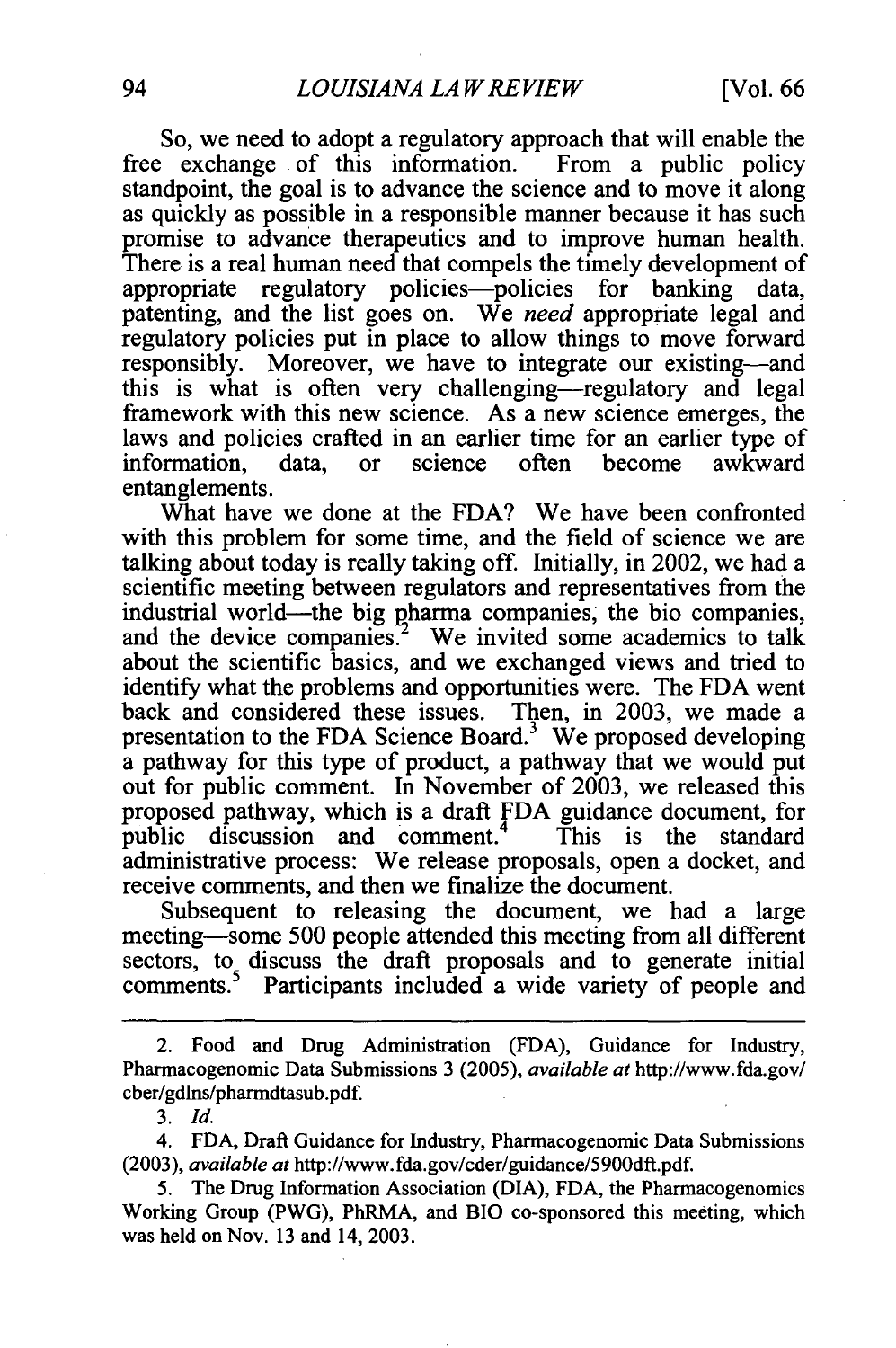organizations with interests in drug development. The guidance document comment period has just closed, and we are trying to start on the final version of the guidance.<sup>6</sup> However, I would say, guidances are always open for comment. If anyone here is moved to comment, we will be very happy to get your comment. The document and information about how to contribute to the docket are posted on the FDA's web site.

Now, what did we put in the proposal? Well, the reason there was reluctance to do pharmacogenomic testing in drug development is the following: Sponsors who submit<br>investigational programs to the FDA, which are called investigational programs to the FDA, which are called investigational new drug applications (INDs) or new drug applications (NDAs) or biologics license applications (BLAs), are required under the law and regulations to provide certain information to the  $FDA$ .<sup>8</sup> So, if they generate that information, they must send it to the FDA. These sponsors expressed concern that they do not know how this new information fits into this framework and what the FDA will do with the information. Drug development is already a long, arduous, expensive and very uncertain process, and sponsors expressed reluctance to add any additional uncertainty to the process. That is the bottom line. In addition, the regulations that the FDA operates under were written well before the advent of pharmacogenomics, and so their applicability is unclear. The FDA draft guidance attempts to explain how the FDA's current thinking on this new type of data fits into the current regulatory scheme. We have had to *trim off a*  few *edges* to fit it into the regulatory scheme, but I think we have done a reasonable job.

However we deal with pharmacogenomic (PG) data, submissions must conform with our regulations. Changing submissions must conform with our regulations. Changing regulations is an arduous, time-consuming, and very uncertain process. So, we had to write a guidance that would fit this new kind of data into existing regulations. Much PG data currently available is not well enough established scientifically to be suitable for regulatory decision-making. There are a lot of genotypephenotype associations out there. There is a lot of hope and linking, and there are a lot of papers on different links, but the scientific and medical meaning is not clear. Given the emerging,

<sup>6.</sup> The draft guidance was subsequently finalized in March 2005, and all future references will be to the final version.

<sup>7.</sup> FDA Dockets Management, <http://www.fda.gov/ohrms/dockets/default> .htm (last visited Nov. 2, 2005).

<sup>8. 21</sup> C.F.R. §§ 312, 314, & 601 (2005).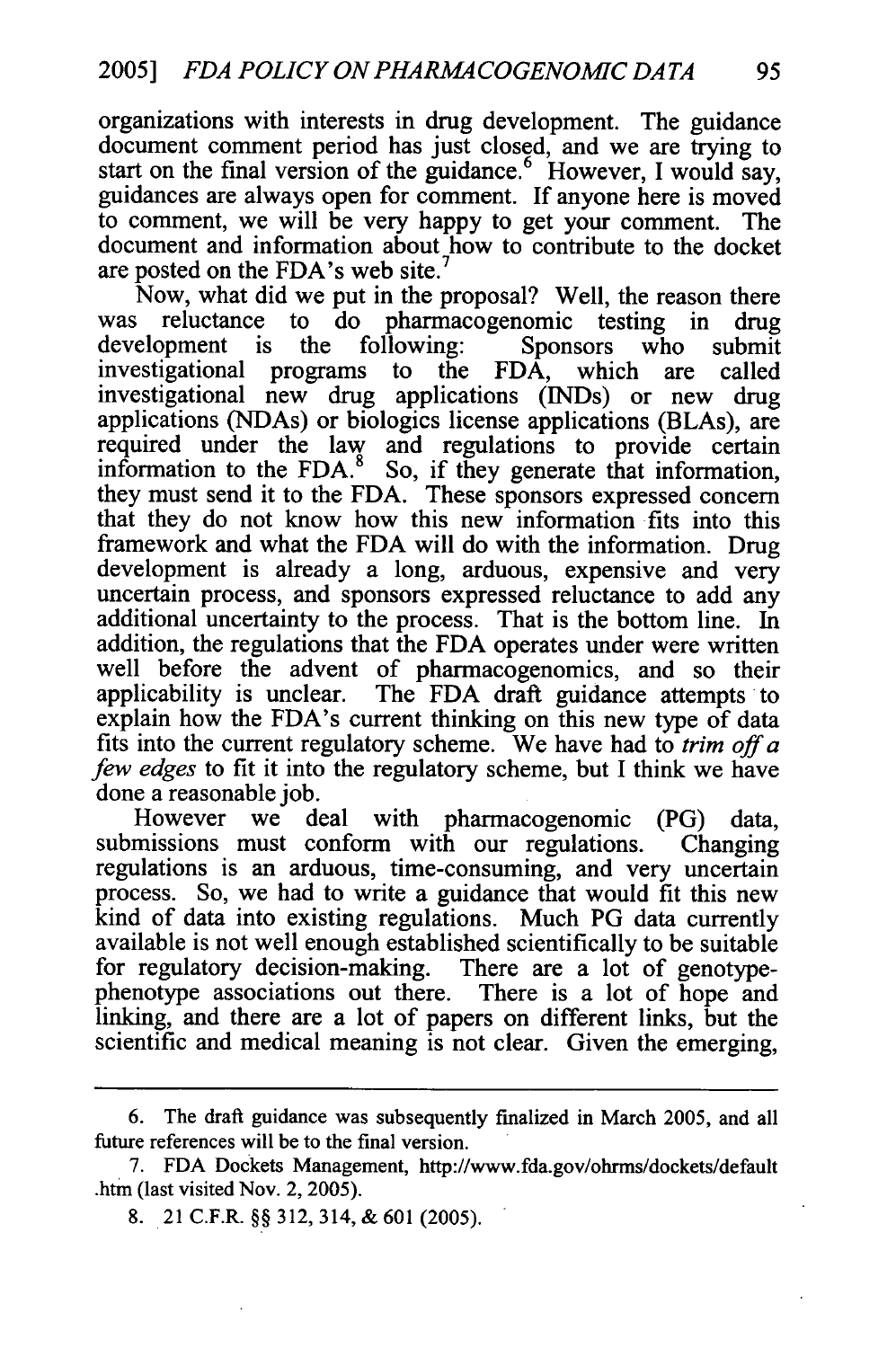explosive, and varied nature of this science, we recognized the need for threshold definitions. We started out with the definition that is in the literature for a *biological marker* (biomarker): "A characteristic that is objectively measured and evaluated as an indicator of normal biologic processes, pathogenic processes, or pharmacologic responses to a therapeutic intervention."<sup>9</sup> For *valid biomarker*, we added: A biomarker that is measured in an analytical test system with well-established performance characteristics.<sup>10</sup> This definition reflects that we at the FDA are system with well-established This definition reflects that we at the FDA are not going to be able to take data from an unstable or poorly understood analytical system and make regulatory decisions. Once a test itself has good analytical characteristics, there needs to be an established framework or body of evidence, clinical or otherwise, which elucidates the significance of the test results. However, this definition does not fully describe the situation in drug development, which is a dynamic situation where information is evolving and some data may be proprietary. Therefore, we added additional definitions. A known "valid biomarker," is one that is known and accepted by the biomedical community.<sup>11</sup> A "*probable* known and accepted by the biomedical community.<sup>1</sup> *valid biomarker*<sup>3</sup> is one that has been developed to an appropriate stage by a specific company, but is not widely accepted.<sup>12</sup> This reflects the evolving nature of the information.

How do these definitions impact applications? Sponsors must separate the kinds of data they are submitting and filing with their applications and fit that into categories. For example, they have to distinguish data that are not yet validated, or are not sufficiently understood and are not squarely within the scope of the regulations. The hope is that this will free companies up to do the exploratory pharmacogenomic work that we would like to see them undertake and, consequently, derive discovery of individualized therapies through patient-tailored research. More importantly, we hope to raise the likelihood that the FDA will see more information especially pertinent to safety and effectiveness of drugs.

The FDA has also developed algorithms that require companies to submit data during the investigational (IND) stage if the test results will be used in decision-making in an animal or clinical

<sup>9.</sup> Biomarkers Definitions Working Group, *Biomarkers and Surrogate Endpoints: Preferred Definitions and Conceptual Framework,* 69 Clinical Pharmacology & Therapeutics 89, 91 (2001).

<sup>10.</sup> FDA, *Guidance*, *supra* note 2, at 17.

<sup>11.</sup> Id.

<sup>12.</sup> Id.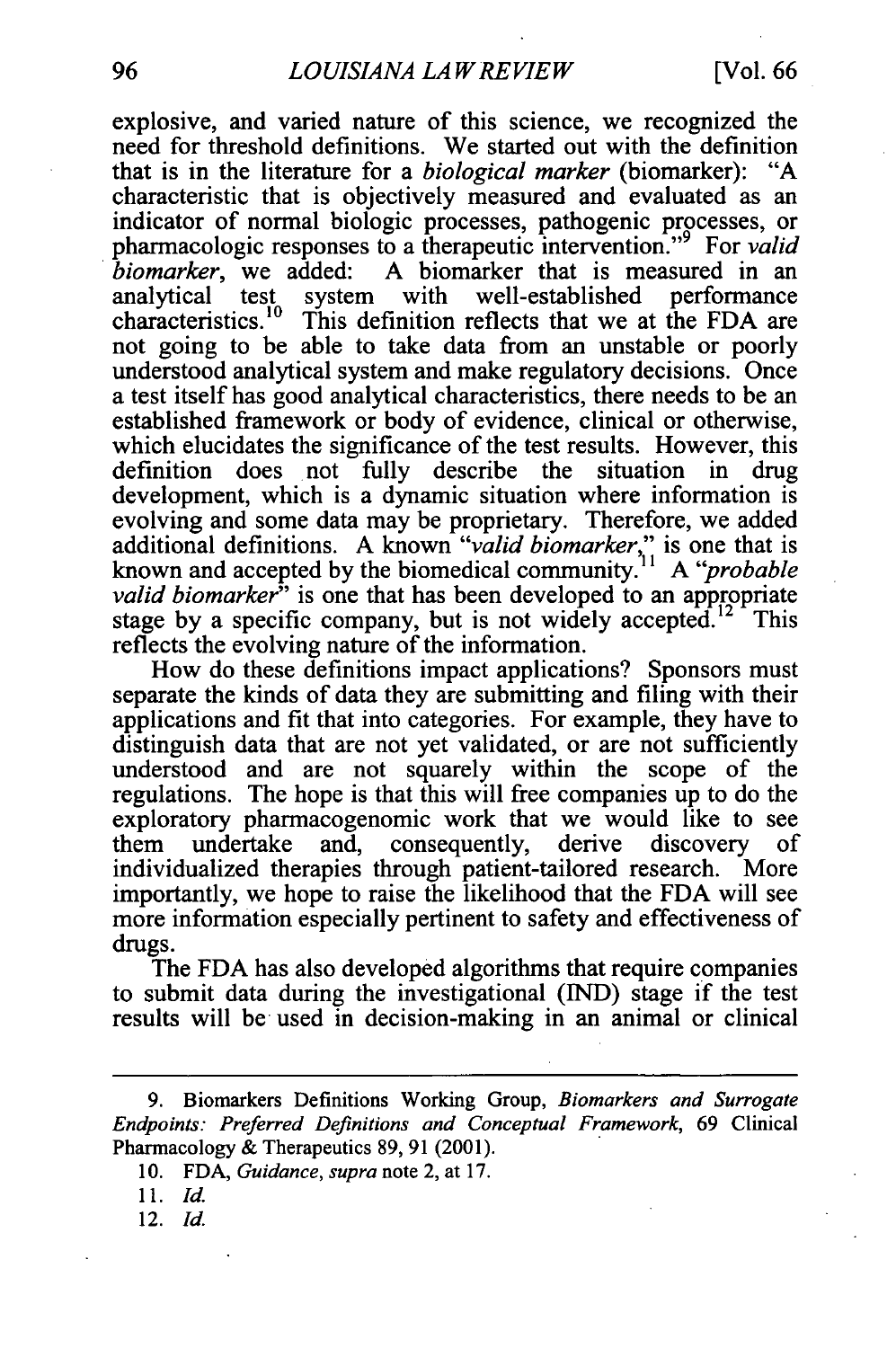trial.<sup>13</sup> The rationale is that such data are an integral part of the trial. If the sponsor is going to say, "We are only going to enroll people who have this genetic test result," then the sponsor has to explain the test and submit the test. We also expressly recognized that it is up to the sponsor to decide whether to use test results in an IND to support scientific contentions about a drug. We also require submission of test results involving a known, valid biomarker. Where there is agreement in the biomedical community, the clinical community or the toxicology community, and this information has known meaning, then it needs to be submitted to the FDA, just as any other safety or effectiveness data have to be submitted to the FDA under the regulations.

People are still worried that this guidance does not solve all the problems, but we think we are at least making progress toward devising a scheme that will welcome the new science into drug development in a responsible manner. Our position also reflects the fact that we would like those inside the FDA to know what is going on-to learn what is happening in this field as it happens so that we can craft reasonable policies in conjunction and be ready to evaluate the data submitted to us. Considerable data generated in drug development programs are proprietary and kept confidential. Gaps in information add a dimension of complication to understanding statistical and analytic problems, with evaluating these data and making sense of them. To encourage voluntary submissions, we have established a voluntary submission pathway, the Voluntary Genomic Data Submission (VGDS) 14 and assembled an interdisciplinary team to manage it.

The VGDS, often referred to as a *research exemption* or *safe harbor provision*, is a mechanism by which companies submit their data and tell us about their exploratory pharmacogenomic work during drug development. Some early adopters have come in and have been eager to show us what they are doing, and we have the opportunity to learn with them. Participants are building FDA knowledge and helping us craft a reasonable regulatory structure without being dependent upon decision-making about a particular drug.

A major question is how will the FDA use voluntary data? There are people who are worried that the FDA will use the data against a submitting company, while others are worried that we will respect the voluntary nature of the submission and confidentiality to the point of not disclosing data that are in our

**<sup>13.</sup>** *Id. at* **5.** 

<sup>14.</sup> *Id.* at 7.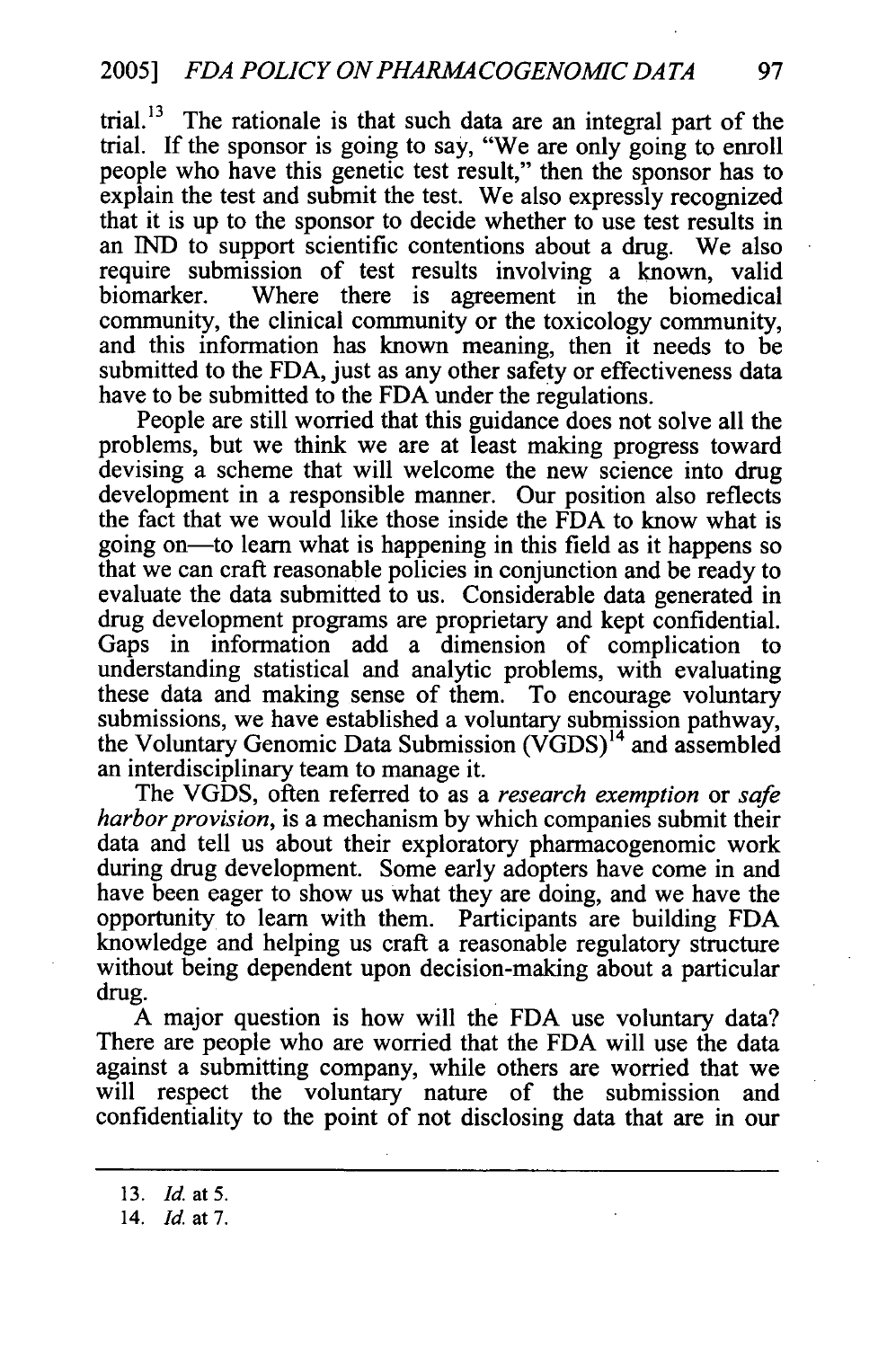possession and are really important. The *valid biomarker* criteria should, however, limit this area of controversy considerably-at least for a while. Unfortunately, for a wide variety of reasons, including the lack of public availability of assays, we are not likely to see valid biomarkers soon except in the drug metabolism area.

A major reason we have the FDA looking across all these studies and developing this guidance is that we need to evolve how the data could and should be handled. When we publish the final guidance, we anticipate establishing an advisory committee and using a public process to facilitate discussion.

Submissions of voluntary data are made under an **IND** or NDA, which protects confidentiality. One complication is that the formal structure for what is required under the law and regulations to be submitted in support of a marketing application is different from what has to be submitted under an IND. Requirements for marketing applications are more stringent because, before exposing the whole population of the United States to a drug, the FDA would like to know everything that has been done about that drug. Accordingly, we came up with an algorithm that calls for complete reports of PG studies whether the sponsor wants the results to go into the drug label, or they are part of the database to support approval. With full marketing applications, we also ask for a synopsis of all other PG data, for example, out of a non-validated system, but this could just be a paragraph in the application.

In summary, we hope that the proposed policy steers a path between aggressive regulation of a new field, which might have a real chilling effect on the development of that field, and a handsoff approach to new science that allows that science to develop without interaction with regulators. And we are trying to go further, to encourage an element of voluntary sponsor participation with regulators that is highly beneficial to the agency and the public. We think we are moving in the right direction, we have received a considerable number of comments on the draft, and we will be evaluating those.

We also are anticipating the integration of pharmacogenomic data into clinical use—meaning the product label and so forth. The FDA cannot integrate this new scientific knowledge into a product label unless it has gone through the clinical trials process and application process and that is the next regulatory challenge.

The first way we anticipate appearance of pharmacogenomic information is what we refer to as *informational inclusion* in the label. What do I mean by that? Currently, there is a lot of information on drug metabolism in labels. This drug metabolism information comes mainly from the phenotype of the patient. A person who does not metabolize a drug well will have higher blood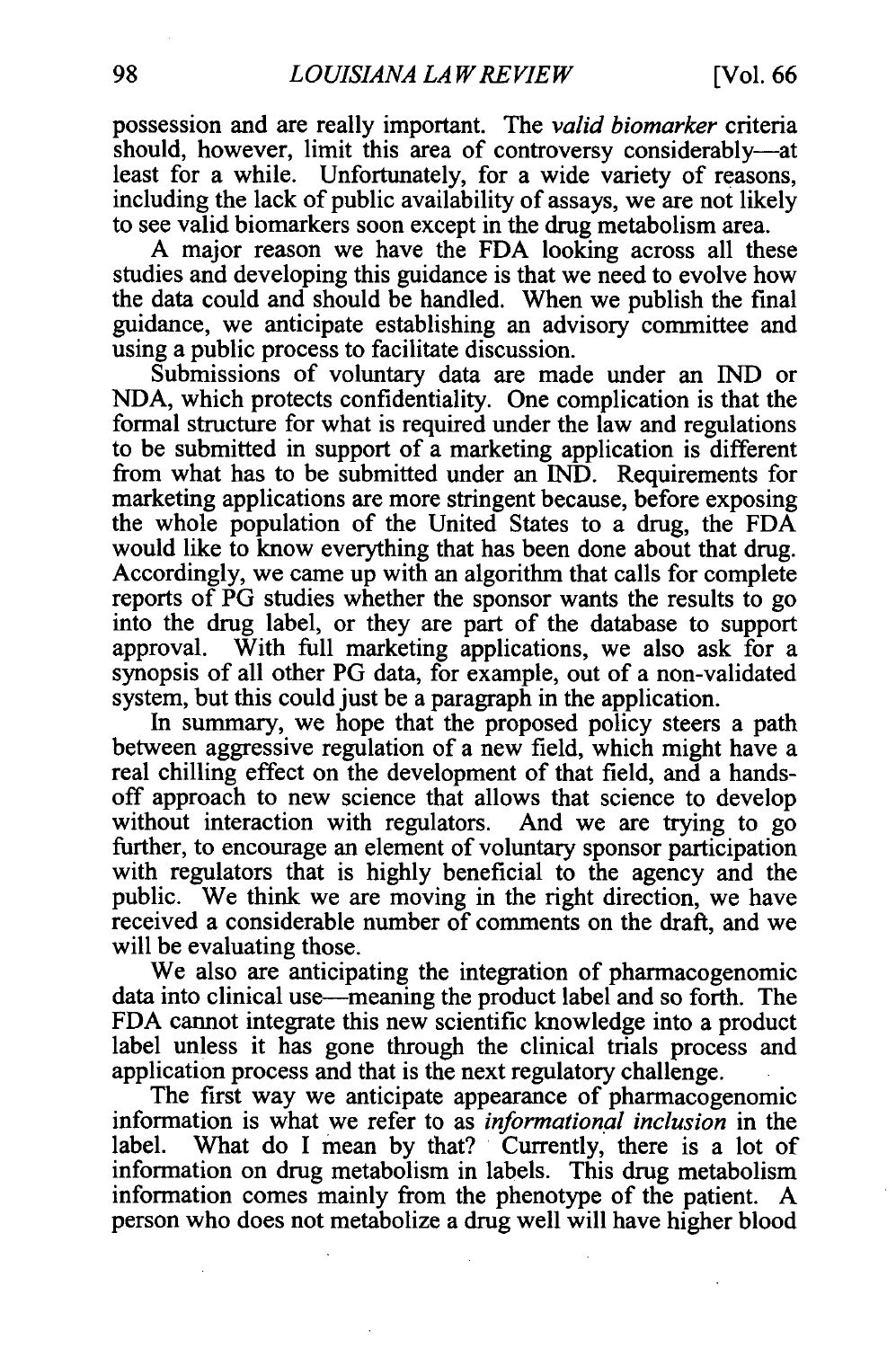levels than most people. The label for that drug would include information on what enzymes are responsible for this, but that would be strictly from the phenotype. Now, you can do this from the genotype. In other words, you can test a person's genes to determine how that individual metabolizes the drug. The person might be told, "Anytime you get a drug that is metabolized by this pathway, the levels of that drug in your system are going to be too high because you are a poor metabolizer of any drug that is metabolized by this pathway." So they could get a profile, a prediction, that says how they will metabolize drugs.

This type of information will start to get incorporated in drug labels as genetic tests become available. The label provides advice to the clinician. It does not direct the clinician to do one thing or another; it is advisory. When that information starts to be included in the label, we would like to see the related data in the drug application just as we presently see phenotypic data.

So, conceptually, how to handle this new data is not that complicated. The main problem is that patient-specific data often are not crossing over into clinical practice. There are instances when everybody receives the same dose of a drug even though, for decades, there has been a means to predict that certain people are not going to respond to the drug or are going to respond poorly for example, from a particular painkiller because their system does not turn it into an active drug. They still get that ineffective painkiller, which is a shame.

Pharmacogenomic data in labels will eventually extend to directed therapy, meaning instructions to run a genetic test prior to or during therapy. As this era arrives, we would like to see codevelopment of the pharmacogenomic test and the drug together so they both reach the finish line at the same time-meaning simultaneous approval of the drug and diagnostic. Clinicians should be able to order the diagnostic test with confidence in its reliability in conjunction with the opportunity to write a prescription for the drug. The centers that regulate drugs and medical devices<sup>15</sup> are working together to issue guidance on how a sponsor might develop both products simultaneously. This is a challenging undertaking, for there are a tremendous number of validation questions. Nevertheless, we are going to try to issue a guidance, which means that we will follow the public process and have a public discussion about what might be required.

<sup>15.</sup> Center for Drug Evaluation and Research (CDER) and Center for Devices and Radiological Health (CDRH), respectively.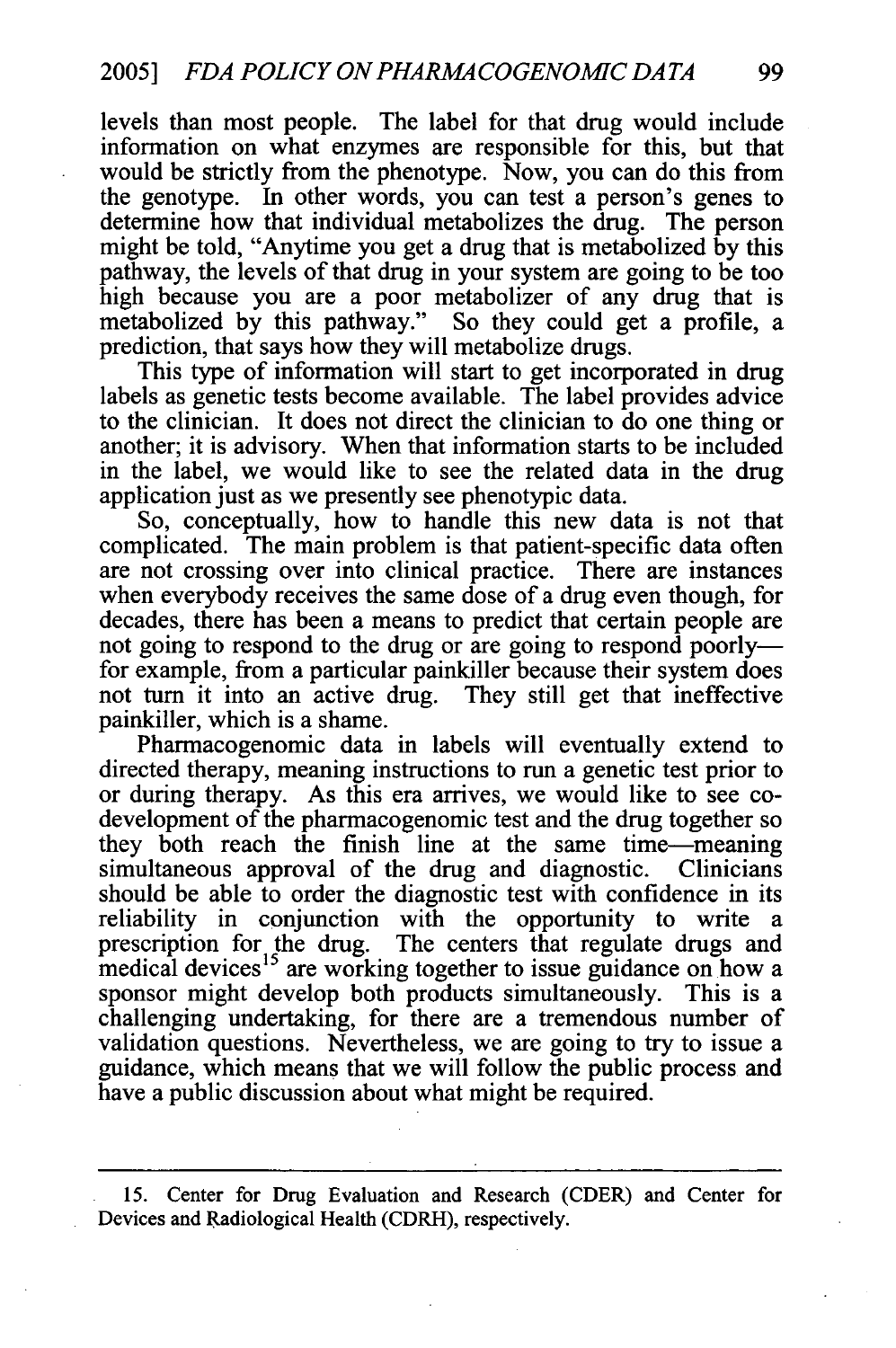Another question, one that is always raised by the firms, is, "What will the FDA do if specific populations are discovered during clinical development?" For example, imagine a drug sponsor that anticipates its drug will be used to treat everyone in the country with hypertension. What happens if the data show that there is a smaller group that has a much greater benefit from the drug, and another at a higher risk from the drug, and so forth? The sponsors' concern is that the FDA will limit the indication to the most responsive groups. And this is where the ethicists, venture capitalists, and everybody else start talking. First of all, recognize that we absolutely support the development of pharmacogenomicdirected therapy. Why? Because this is the future of drugs and therapeutics in the United States if we are going to move beyond empirical drug development.

Second, we have to recognize that this is an area in transition. It is a little premature to worry about the FDA limiting populations when there is no critical mass of pharmacogenomic tests to use in drug development. Frankly, understanding the utility and the limitations of pharmagenomics directed therapies will take some time. Nevertheless, this is a period of change, which is uncomfortable for many people. It is important to remain focused on the ultimate goal.

Third, we must remain cognizant of the fact that the traditional drug development pathway is familiar, established, and has revolutionized the treatment of many diseases in the United States. Patients are currently enrolled in trials based on biomarkers developed by clinical observation and through the application of traditional scientific methodologies. The traditional pathway may deliver clinical benefits for some time to come, and it is also a solid point of reference for dealing with new science. From the FDA's point of view, whatever patient characteristic is studied, the overall process ultimately is a hypothesis testing exercise.

Fourth, we must acknowledge that there is a tremendous amount of hype involved. The reality is that it takes time and effort to verify the validity of any observed association. At the FDA, we feel this in our bones because we have experienced this process so many times—not yet in pharmacogenomics, but pretty much in all other areas of established medical science.

An occurrence in one trial may not prove to be a repeatable association, and any association may be confounded by a bouquet of variables that lead you down a lot of garden paths. An association that is very statistically significant may arise in a trial but, the next time that or a similar trial is done, the association is not visible at all. So any initial finding in a subset of people, no matter how exciting, must be approached as a hypothesis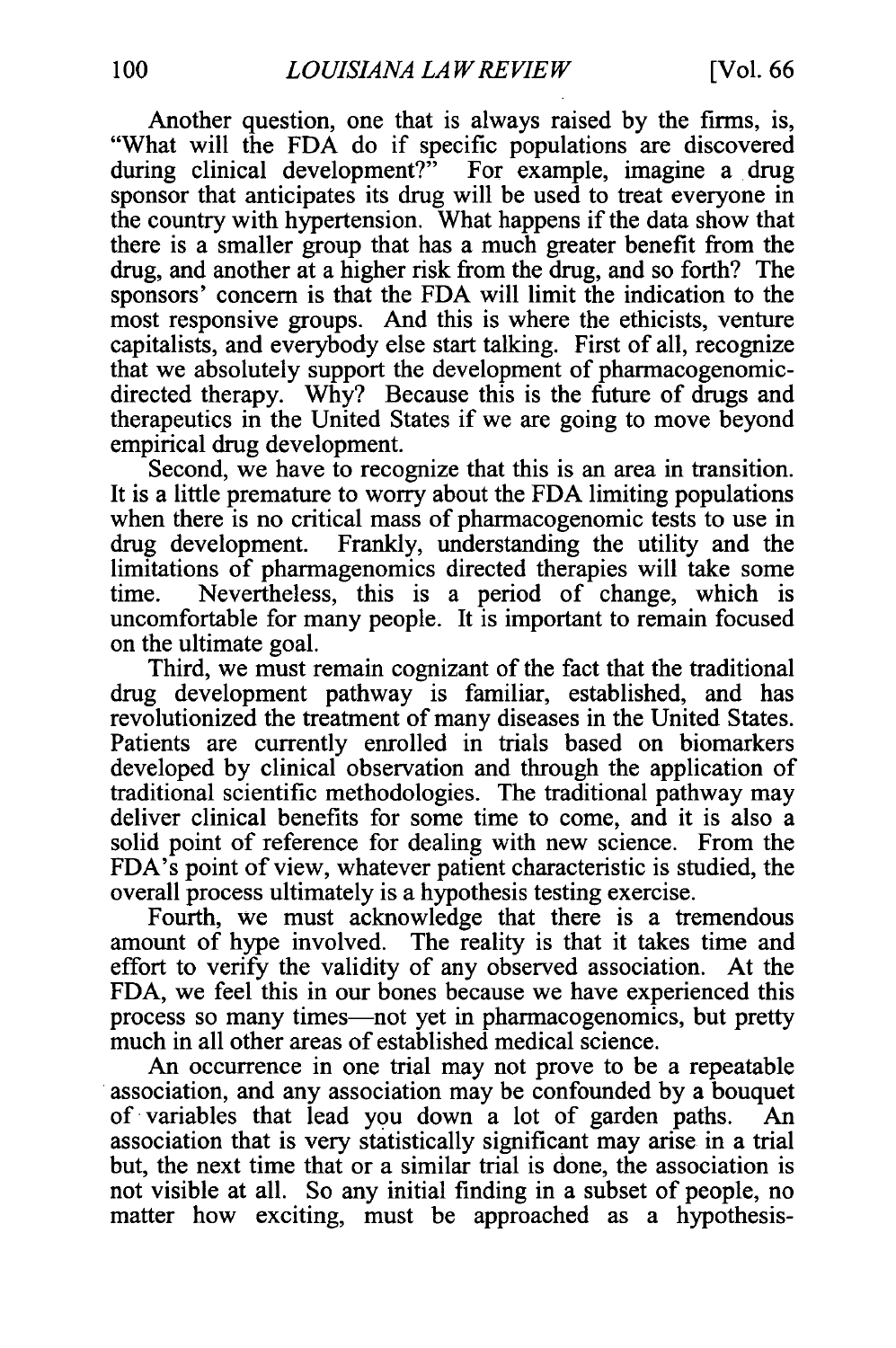generating event that must be confirmed. Are there any exceptions? Perhaps.

My personal theory is that cancer treatments must be approached more like the development of antibiotics or anti-virals. Why? The genome you are testing really is not the person's genome; it is a mutated genome. You are looking at a gene sequence or expression data in the tumor and trying to individualize, but not to the person as much as to that person's individual tumor. This theory is linked to specific hypotheses about molecular mechanisms of intervention, based on the molecular mechanism of oncogenesis. Presently, when we look at tumors, we are highly observational-meaning we characterize them as lung cancer, liver cancer, and so forth. We may see a shift from this to treating mutated cells based upon their specific patterns of mutation.

So, cancer treatments may prove especially conducive to pharmacogenomic-directed therapies because we are treating mutated entities within the body. The concept is going to be applicable in other diseases eventually, but in not as much of a clear-cut manner. Most diseases are not as mutation-based.

How will the advent of pharmacogenomics impact medicinal use of approved drugs? The use of many drugs currently on the market could be tremendously improved by genomically directed therapy. Nevertheless, our experience so far at the FDA is that we are going to encounter considerable push-back from the clinical community on making this transition. The tests are unfamiliar and costly, and the cost-benefit will be hard to elucidate in many cases. To illustrate my point, consider testing for TPMT, an enzyme that metabolizes 6MP, a drug used in childhood cancer therapy, among other indications. This is a not-so-rare mutation that impedes metabolizing 6MP, and those individuals get extremely high exposure to the drug if they are given an ordinary dose. Accordingly, there has been a push to routinely screen people for this mutation before they are given 6MP. We formed a public advisory committee on this topic, and the clinical community is really quite conflicted. They have a long history of success in treating childhood leukemia, and they are worried about the consequences of switching to a genetically tailored dose regimen. In contrast, if you can screen to eliminate people who are at high risk for some horrendous side-effect, I believe that is much more likely to be widely accepted.

Our observation at the FDA at this time is that, outside of oncology, pharmacogenomic-targeted therapy will consist of using genetic knowledge to enrich, rather than to cleanly predict, responses to pharmaceuticals. Most responses are probably going